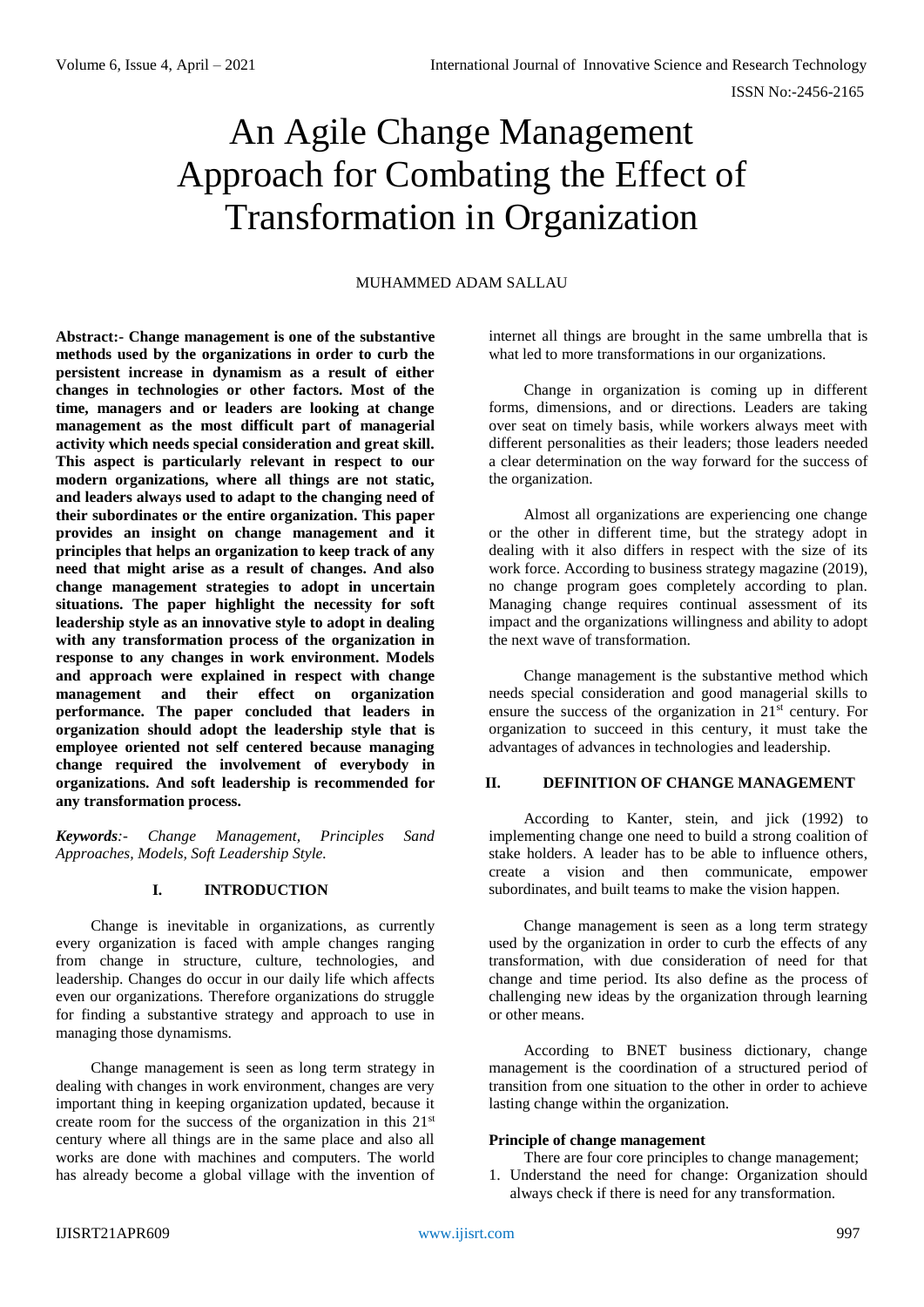- 2. Planning: once organization realize and or understand that there is need for change, those changes need to be planned for it success.
- 3. Implementation: at this stage, the organization should go ahead and implement their plans.
- 4. Communicate it success or failure: organization should communicates to it's employees on the success of these goals or failure.

## **Change management process**

According to Kelsey, miller (2020), there are five major steps in change management process.

#### 1. Preparation for change

This is the first step in change management process, it requires the need for organization to prepare its employees by helping them to recognize and understand the need for change. In this step, all employees in organization are to be aware of why and what change do we need in an organization.

## 2. Craft a vision and plan for change

In this step, organization should craft it vision to aid its effort in achieving change objectives. Once the organization prepared it employees, they must develop a realistic plan for bringing their dream to reality.

## 3. Implementation/execution

After all plans been made for the transformation, organization should move directly to execution according to the laid down steps or procedures. During implementation process, organization must focus on empowering their employees in order to assist organization to achieve the change objectives.

4. Include change within organization's culture and put in to practices

Once the transformation created, organization should ensure they have been embedded in the organization culture.

#### 5. Controlling

Organization should always measure the change against it success and correction of any defect to ensure the achievement of objectives

#### **Change Management Models**

The most dominant model used in change management is Lewin's model of change (1951), which provides three – stages of change known as;

- 1. Unfreezing
- 2. Adopting the changes
- 3. Refreezing

#### **Unfreezing:**

By Unfreezing lewin means, when new way of doing things emerge, organization should replaces the old ways of work with the new ones. It connotes the use of new ideas in organization to ensure all changes are put in place. This should be done by creating mind set of accepting any change by the employees in the organization. So organization must help employees clear their minds of old roles and old procedures, in other to be able to embrace new ideas. This stage is probably one of the more important stages to understand in the world of change we live in today.

## **Adopting the change**

After identifying that there is need for change in an organization and prepared for it by training and developing employees, now the second stage is to embark in to the change in order to embrace its advantages. In this stage organization should be able to assist its workers to use different path in achieving the objectives.

## **Refreezing:**

The last stage of lewin's model is refreezing, which indicates that; everything that organization thought to their employees should be put in practices to ensure it success. This new way of work should be part of employee's moral standard in the organization.

Kanter et al. (1992) viewed the process on Ten Commandments on how change process supposed to be plan. They are as follows:

- 1. Analyze the need for change
- 2. Create shared vision
- 3. Separate from past
- 4. Create sense of Urgency
- 5. Support a strong leadership role
- 6. Line up political sponsorship
- 7. Craft implementation plan
- 8. Developed enabling structures
- 9. Communicate and involve people
- 10.Reinforce and institutionalize change

Pendlebury et al. (1998) also comes up with ten key factors to be adopted in the process of change. All these keys might be employed either jointly or separately based on the change occurred at a particular period of time.

They are as follows:

- 1. Define the Vision
- 2. Mobilize
- 3. Catalyze
- 4. Steer
- 5. Deliver
- 6. Obtain Participation
- 7. Handle Emotions
- 8. Handle Power
- 9. Train and Coach
- 10.Communicate actively

The field force model (Lewin; K. 1951) this model is based on the analysis of factors (for) that may aid success of the change process, and also analyze the current stage including the barriers that serve as bottle neck to the process. Process of field force model start with the

- 1. Change
- 2. Force (factors contributing to change)
- 3. Current Stage
- 4. Barriers to change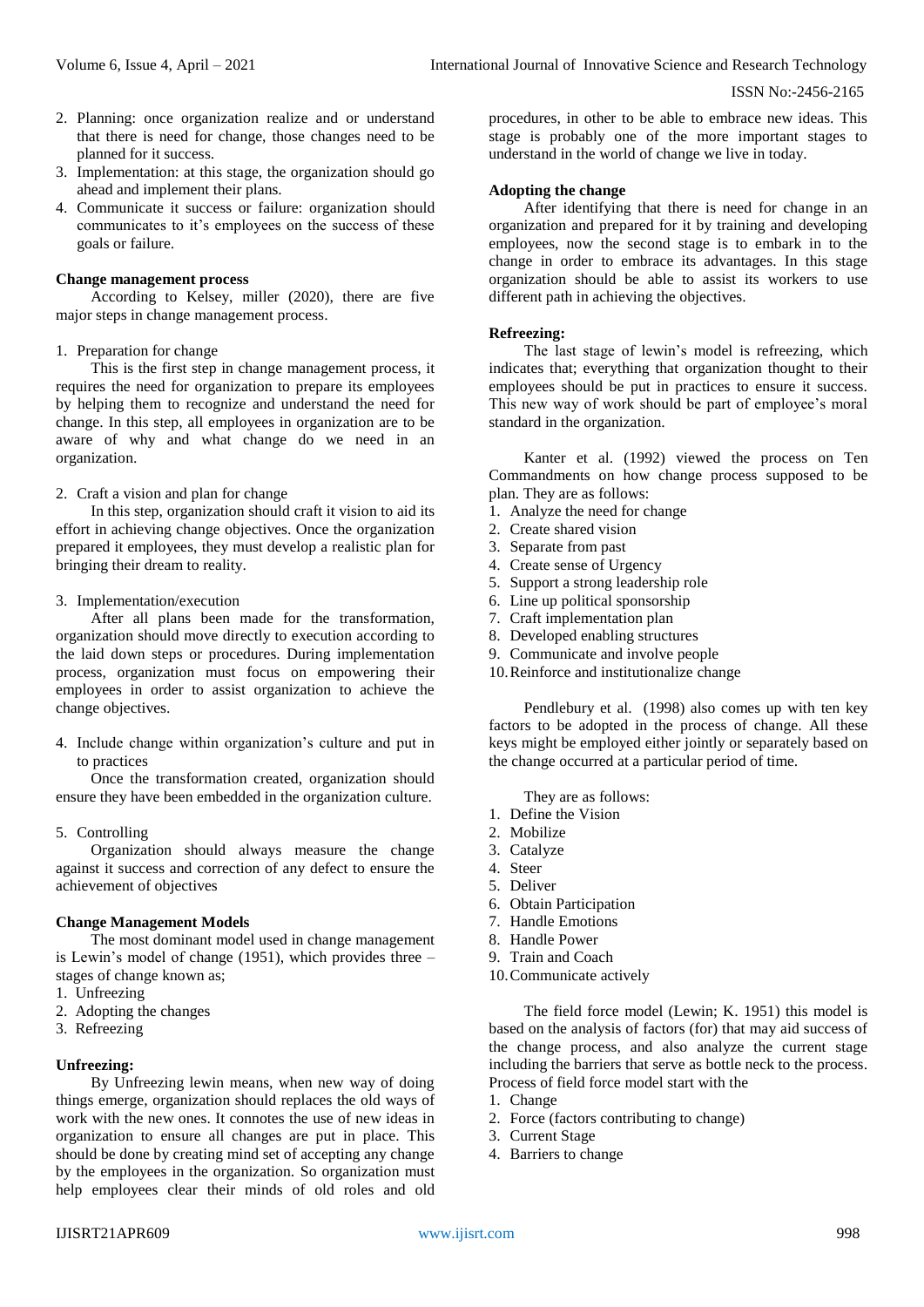Hiat, J. (2006) comes up with another change management model consisting of five consecutive steps: known as ADKAP: they are as follows:

- 1. Awareness of the need for change. In this step, the reasons for the change are described to the employees.
- 2. Desire and Willingness to change. At this stage, a decision is made to support these or other changes, which are achieved only if they are understand as necessary.

## 3. Knowledge of how to change

Knowledge is formed about how exactly it is necessary and should be changed, and also contains the Knowledge and skills necessary for change.

## 4. Ability to implement change

The stage involves the demonstration of the applicability and attractiveness of changes, as well as the identification of barriers that may prevent change.

5. Providing support for Change.

Here special attention is paid to efforts and support change.

# **III. APPROACHES TO CHANGE MANAGEMENT**

Central to the concept of change management is the idea that all changes in the organization affect not only the basic and auxiliary process, but also the employees – Maciej, T. et al (2017).

By the type of change, there are two radically opposite approaches to change management Maciej, T. et al (2017).

## **Revolutionary approach**-

This approach is used when a process of achieving any objective in an organization require some upgrade and or changes. Its application is determined by some factors or indicators in the organization which need clear method of dealings. The method is also referring to as re-engineering the organizational affairs.

**The evolutionary** -This approach calls for the improvement in the ways of work in organization their by increasing the efficiency of the organization. This method is used when there is need for changes in structure and processes in organization.

According to Hussey, D.E (2000), Change management approaches can also be classified according to the direction of change; in this respect they postulate the following approaches:

## **THEORY O**

This theory laid concentration on the organizational behavior, its usually start from the lower level of the organization to the higher level. This approach is used when an organization confront with a problem or change that does not need immediate action. The theory consider an organization as an evolving learning system, that sees changes as something to use in ensuring organizational viability.

# **THEORY E**

This approach refers to as the theory of economic performance. It involves problems affecting the organizational structure, the approach used as strategy by implementing leadership from the higher level to the lower level in the organization. It is used when organization confront with a change that require quick response.

# **CLASSIFICATION OF CHANGE MANAGEMENT APPROACHES BASED ON THE PRINCIPLES OF TEMPORAL CHANGES**

According to this principle, Changes are categorized as a "Project" and changes as a "Constant Part of the component".

**CHANGE AS PROJECT** In this case, the changes are seen as periodic review with a clearly defined start and end dates of the project to ensure the success of the organization.

The approach is used when a significant change in organization's strategy is necessary, as well as the restructure of the model by merger or acquisitions.

# **CHANGE AS CONSTANT PART OF THE ORGANIZATION**

Change should be part of the organization's culture and behavior; employees should encourage developing willingness and capability to accept changes. According to the principle, the process is carried out on continuous base without a time frame. Change in organization should be constant part of the component.

# **IV. CHANGE MANAGEMENT APPROACH TO NAVIGATE DURING AN UNCERTAIN SITUATION LIKE THE CURRENT PANDEMIC (COVID – 19)**

According to Deloitte an Indian consultant (Consortium), there are six approaches to use if organization encountered or faced with an uncertainty in any situation like Covid – 19.

#### 1. **Resilient Leadership in action**

Leading and inspiring employees amidst a given situation which involves on uncertainty like the global pandemic is only possible with compassion for workforce and communities, Leaders need to align their approach with their actions to take the organization through any changes that may arise as a result of any uncertain situation. This situation requires charity and decisiveness for embracing the challenge and managing the transition.

As a leader attempt to respond they must also place the safety of their employees at the core. In addition to employees, it is crucial to identify all critical contributors to the organization and ensure their induction in the strategies to keep the work safe.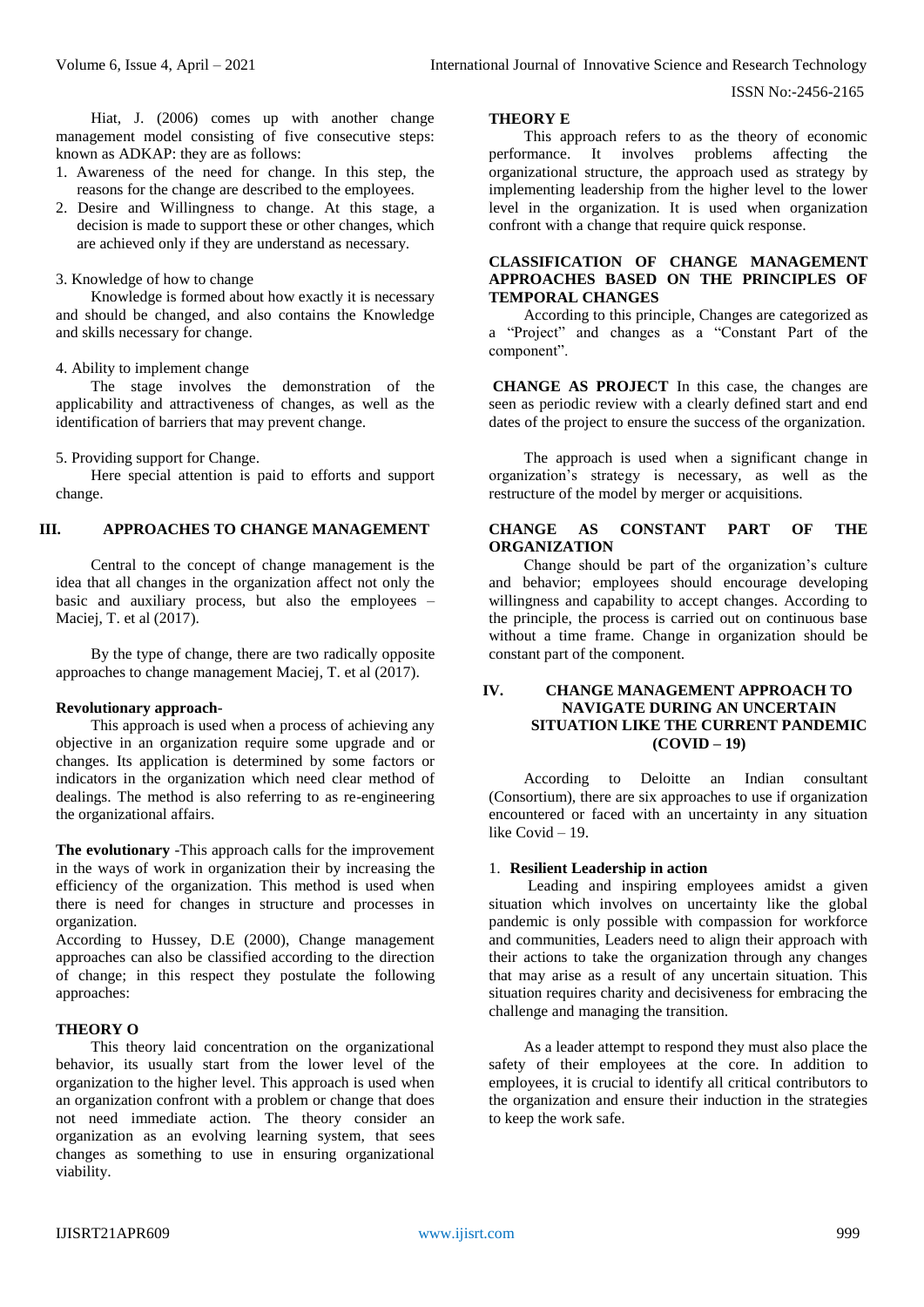Fundamental leadership qualities to adopt;

- a. Empathy
- b. Skilled at triage
- c. Decisive action
- d. Clear communication

# **2. Inauguration of Central Response Committee (CRC)** The CRC according to Hashim M. (2019)

Is the multidisciplinary and should be comprise various functions they are designed to act and adapt as teams familiarize the changes that may arise as conditional changes for the effect of an uncertain situation. Daily stand – Ups of this kind of cross functional committee can help guide top management on where to focus their efforts, and be the integrated pulse for employees and other partners.

Some of key Responsibilities of C.R.C

- i. Dice consistent messaging across the organization.
- ii. Managing multi-channel communication including confidential feedback and reporting channels.
- iii. Be at the centre of all remedial actions across all work streams if any based on scenarios and triggers.
- iv. Set the governance to enable cross function teams to work together.
- v. Evaluate any changes in the ways of working owing to the organization continuity planning (OCP) scenarios and communicate acceptable ways of working clearly.
- vi. Provide consistent guidelines to all units' heads to ensure employees safety and engage them.

# **3. Involve all stakeholders**

Identify all stakeholders of the organization and involve them critically to minimize the negative impact of uncertain circumstances that faced by the organization and maintain a clear span of control with clear support to ensure that the organization move forward and responding quickly to any transition or changes.

To achieve this, it is critical to collaborate internally with various organization units by updating them on the way forward plans in order to have one source of truth for employees and other stakeholders.

# **4. Communication on the go**

Employees are likely to be exposed to conflicting information and feel anxious or confused about the best course of action.

Organizations need to have a clear and focused approach to connect with their workforce to effectively lead them during the period of uncertainty.

An inclusive communication strategy for uncertain period like Covid  $-19$  needs to be put in to immediate action, based on a clear understanding of audiences (Internal/External), Message to be communicated and frequency and channels of communication (digital/print).

# **5. Blended Learning (The new focus)**

Training is used to overcome the organization changes that occur as a result of uncertainty. In example, amidst the lockdown, employees across levels and functions are bound to have more time on hand utilize for learning. Organizations are looking at this downtime as an opportunity to upskill their workforce and ensure that they have the knowledge skill, and abilities to meet future demands and strengthening the effectiveness and productivity of the entire organization. To ensure this is achieved organization should encourage and enhances digital learning.

# 6. **Adoption of new digital ways of working organization**

To ensure success amidst any uncertain period like Covid-19, organization should encourage and or adopt virtual interactions, team conversation/collaborations.

A combination of technologies and tools to support remote work such as VPN infrastructure, access control mechanisms and data security must be made available. In any situation that involves uncertainty, organizations should support their employees with empathy and optimism. This will foster the employees focus on what can be controlled as opposed to being consumed by the chaos.

# **V. LEADERSHIP STYLE TO ADOPT DURING THE PROCESS OF TRANSFORMATION**

A leadership style that fit transformation execution very well, is soft leadership style by Prof. M.S. Rao (2017) What is soft leadership?

Soft leadership is leading through soft skills and human skills. Rao (2017), M.S Rao defined soft leadership as the process of setting goals, influencing people through

persuasion, building strong teams negotiating them with a win – win attitude, respecting their failures, hand holding them, motivating them constantly, and correcting their defect to ensure everything are conform to plans.

Rao postulated eleven characteristics of soft leadership style known as 11 C's of soft leadership.

They are as follows:

# **1. CHARACTER**

Character: - is one of the key components of soft leaders. It is through their strong character they lead people by influencing and guiding them. Hence most organization emphasizes character during leadership development program. During the process of change in an organization, leaders are expected to set right example through impeachable character in order to make things move as planned.

# **7. CHARISMA**

One of the greatest characteristics of soft leaders is their charisma. Soft leaders make other people more important and valuable through their charisma. Charisma helps in connecting with others easily as people feel valued and pleased to talk with these leaders. In 1947 max weber came out with three leadership styles such as bureaucratic,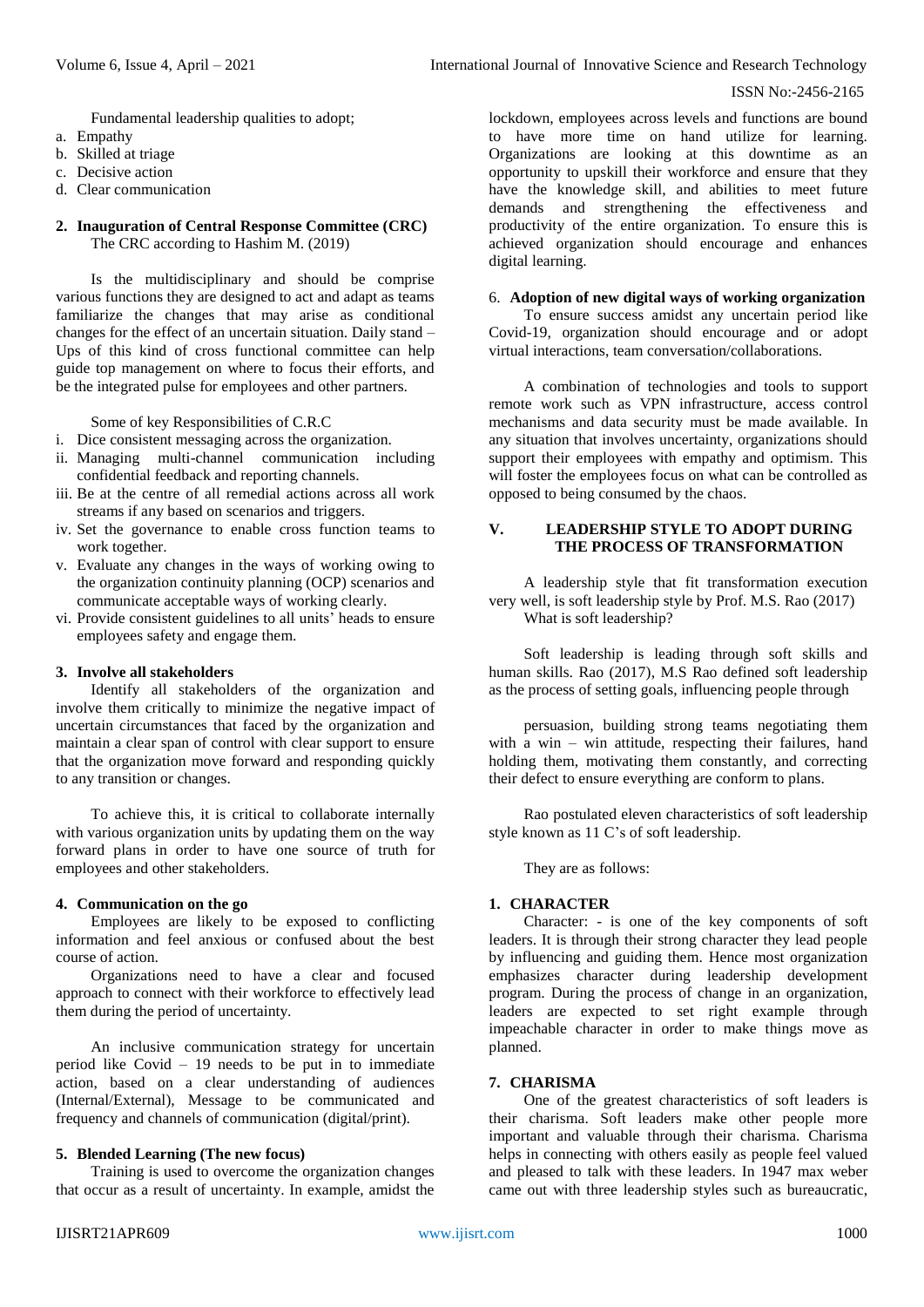traditional, and charismatic leadership. Weber defines charismatic authority as: "resting on devotion to the exceptional sanctity, exemplary character of an individual, and of the normative patterns ordained by him.

#### **8. CONSCIENCE**

Conscience is one of the major components of soft leaders as clear conscience makes them stand out from other leaders. People expect leaders to be ethical and responsible; they also look up to leaders whose conscience cares for them. Leaders must have clear conscience to convince themselves so that they can persuade others. If there is a chasm between word and deed conscience remains the same.

# **9. CONVICTION**

Conviction is another ingredients of soft leadership without which soft leaders cannot lead successfully. It is their convictions that take soft leaders move forward toward achieving their goals. The ability of a leader to convince his followers is of paramount important. Leaders like mahatma Gandhi, martin lurther king jr., dalai lama, and aung san suikyi are the symbols of sacrifices and convictions.

## **10. COURAGE**

Courage is about standing by ones values, morals, principles and policies despite being pressurize by others and receiving threat from others. Courage is what makes military personals very unique and win in any battle.

### **11.COMMUNICATION**

The art of communication determined the language of leadership. The success of soft leadership depends more on communication than anything else, it is through communication leaders express their ideas, ideals, and insights and persuade others to follow them. Leadership is about handling people for accomplishing objectives, while handling people required clear means and medium in order to connect with different individuals.

#### **12.COMPASSION**

Compassion is an integral characteristic of soft leadership, people appreciate the leaders who care and touch them. Compassion means caring for others by ignoring your own interest, and it doesn't denote weakness in leadership. The real leaders are the ones who encourage others and take care of others and who empathized and demonstrate compassion with others, only such leaders have the ability to influence and maximize the potential of their people and organization.

# **13.COMMITMENT**

Soft leaders have other great characteristics of commitment as it makes them command respect among others, it is their firm commitment toward their causes that wins acclaim respect among others. Commitment denotes adhere to duties and abide by all rules and procedures.

## **14.CONSISTENCY**

Leaders need to demonstrate their consistency so as to have profound impact on their people. Followers expect

leaders to be predictable, responsible, and credible. Failure to demonstrate consistency might lead to credibility crisis.

## **15. CONSIDERATION**

Consideration includes recognizing the good work done by others and appreciating them promptly, liberally, and graciously. Consideration means how much and how far the leaders are sensitive toward their people.

# **16.CONTRIBUTION**

Contribution includes precious time, money, energy, ideas, knowledge, and assistance to the society. Employees respect the leaders who contribute their best to organization without hankering for wealth, power, or prestige.

## **VI. CONCLUSION**

The rapid changes in technology have made things in complete dynamism in our organizations. People with different identity, backgrounds, and communities work under a single umbrella with ample expectations looking for the leaders to fulfill, Adoption of soft leadership style meet their aspirations, and also address several leadership challenges.

In selecting a change management approach to the organization, one must consider situation as there is no one best strategy than the other, because each approach plays the same role in transformation as the other.

Another most important thing in change management is involving people in the process of transformation, but change cannot be achieved without the support of employees and top management as both parties must feel that they are part of the change process.

Leaders should be fair to their employees in dealing with change in an organization so as to encourage their effort in the process.

Organizations should encourage the employees' effort by providing bonuses for extra effort putted during the process of transformation, and also punishment for chislers.

#### **REFERENCES**

- [1]. Aladwani, M.A. (2001). Change management strategies for successful ERP implementation. Business process management journal, 7(3), p266-275
- [2]. Anyieni, bcom, and campus, N. (2013). Effect of strategic planning on the performance 0f small and medium enterprises in kenya: a summary review of the literature, The international journal of professional management (ijpm).
- [3]. Burnes B. (1994). Managing change. London pitman publishing.
- [4]. Deloitte (May, 2020). Combating the effect of covid-19 with an agile change management approach, P4-12
- [5]. Goodstein, L.D., & Bueket W.W. (1991). Creating successful organization change, organizational dynamics.19 (4), 5-7.